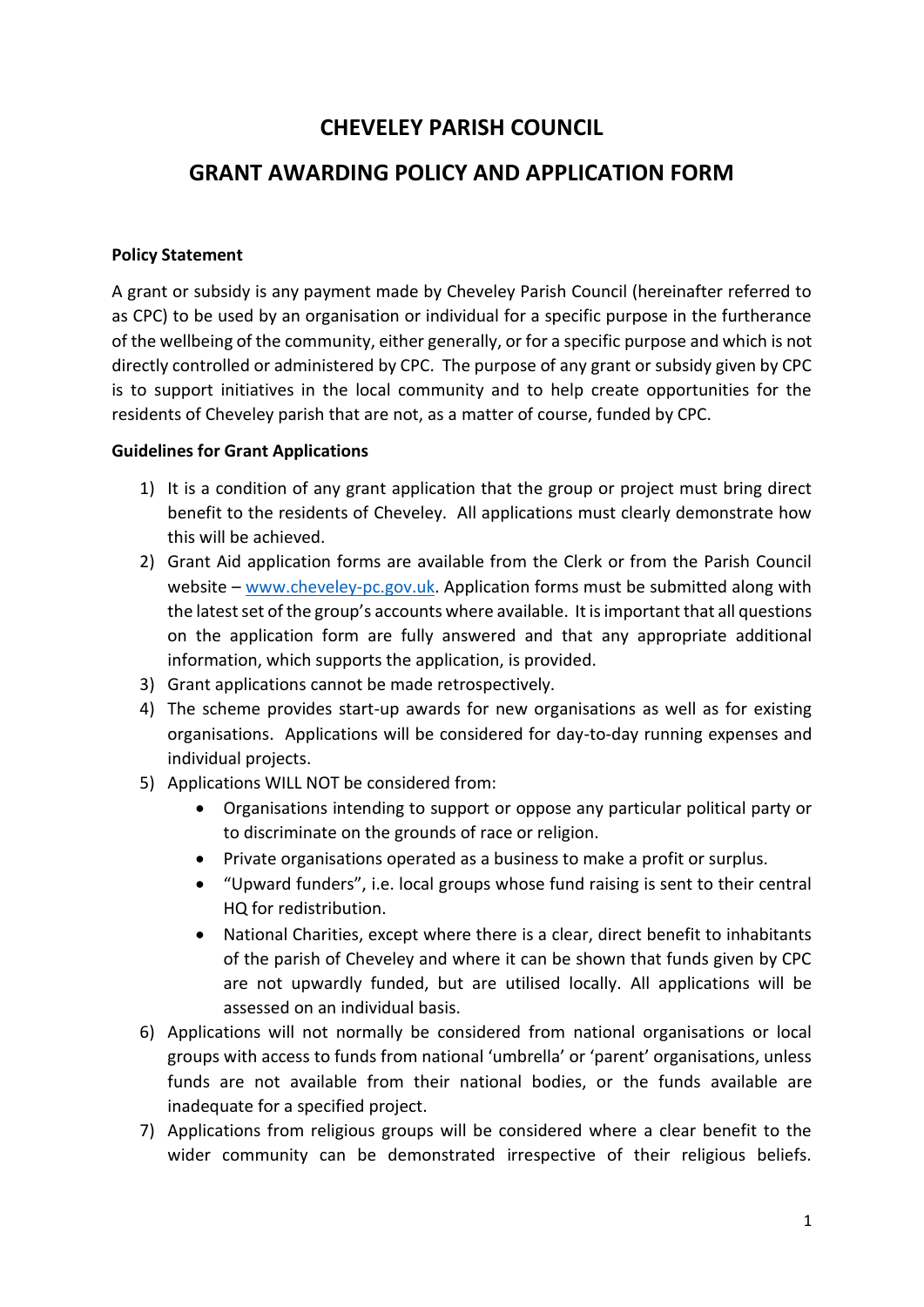Compliance with this requirement will need to be demonstrated throughout the project.

- 8) CPC will only grant aid to churches for parish clocks and possibly for environmental purposes. Church Halls can also be grant aided if they are used by the community.
- 9) Schools will only be grant aided for environmental purposes or if, in the opinion of CPC, their application is for the benefit of the wider community.
- 10) Applications from education, health or social service establishments will be considered where the organisation can demonstrate that it is working in partnership with other groups and where there are benefits to the wider community within the parish.
- 11) It must be understood that any grant must only be used for the purpose for which it was awarded unless the written approval of CPC has been obtained in advance for a change in use of the grant monies. Any unspent portion of the grant must be returned to CPC by the end of the financial year in which it was awarded.
- 12) Although CPC will give as much help as possible, the administration of and accounting for any grant or subsidy shall be the responsibility of the recipient.
- 13) CPC reserves the right to request any further information that it deems necessary to assist the decision-making process. Account will be taken of the amount and frequency of previous awards and of the extent to which funding has been sought or secured from other sources or own fund-raising activities.
- 14) Ongoing commitments to award grants or subsidies in future years will not be made. A fresh application will be required each year.
- 15) The size of any grant awarded is at the sole discretion of CPC.
- 16) CPC may make the award of any grant or subsidy subject to such additional conditions and requirements as it considers appropriate.
- 17) CPC reserves the right to refuse any grant application which is considered inappropriate or against the objectives of CPC.

The Grant Application Form is below. If you would like an editable version of the form, please contact the Clerk by telephone on 01638 780835 or by email [clerk@cheveley-pc.gov.uk.](mailto:clerk@cheveley-pc.gov.uk)

This Grant Awarding Policy was updated and approved by Cheveley Parish Council at their meeting on 14<sup>th</sup> April 2020 and reviewed at their meeting on 8<sup>th</sup> February 2022.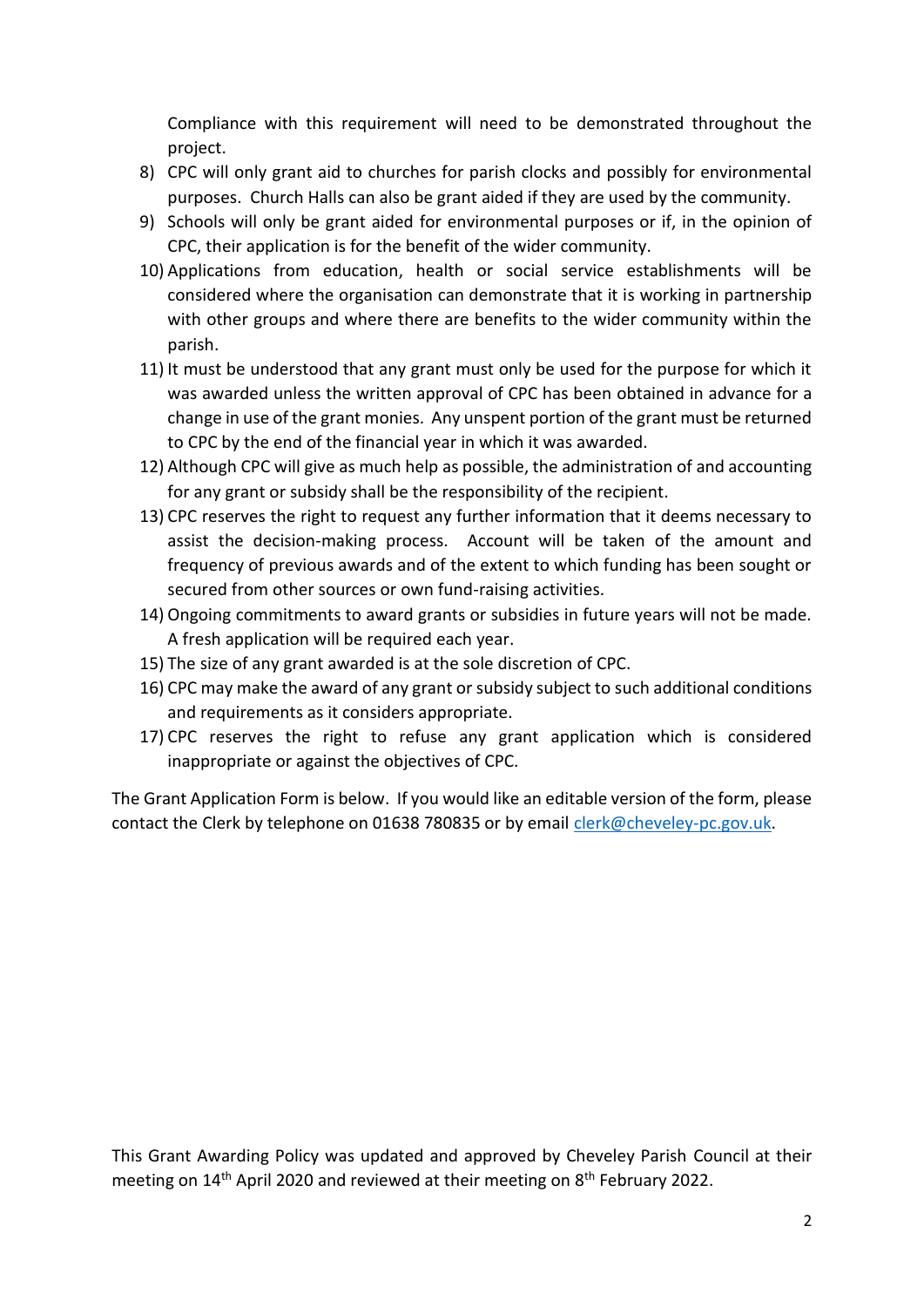## **GRANT APPLICATION FORM**

This form will be submitted to Councillors to assist in their decision-making. Any financial figures should be for the last financial year of the group. If possible, a summary statement of accounts (e.g. receipts and payments plus the bank balance) should be attached. It is preferable, but not essential, if the accounts have been audited.

| Name of group/organisation                                                                                                                       |        |
|--------------------------------------------------------------------------------------------------------------------------------------------------|--------|
| on bank account<br>(for<br>Name<br>cheque<br>payments)                                                                                           |        |
| <b>Registered Charity</b>                                                                                                                        | Yes/No |
| Charity number (if applicable)                                                                                                                   |        |
| <b>Contact Name</b>                                                                                                                              |        |
| Position within the Group                                                                                                                        |        |
| Contact name's home address                                                                                                                      |        |
| Contact name's telephone number                                                                                                                  |        |
| Contact name's email address                                                                                                                     |        |
| Brief description of group and its aims                                                                                                          |        |
| Brief description of project for which you are<br>making this application                                                                        |        |
| If this application is for a grant of monies,<br>please state how much                                                                           |        |
| If this application is for the donation of<br>goods purchased by the Parish Council,<br>please describe. Please provide supporting<br>quotations |        |